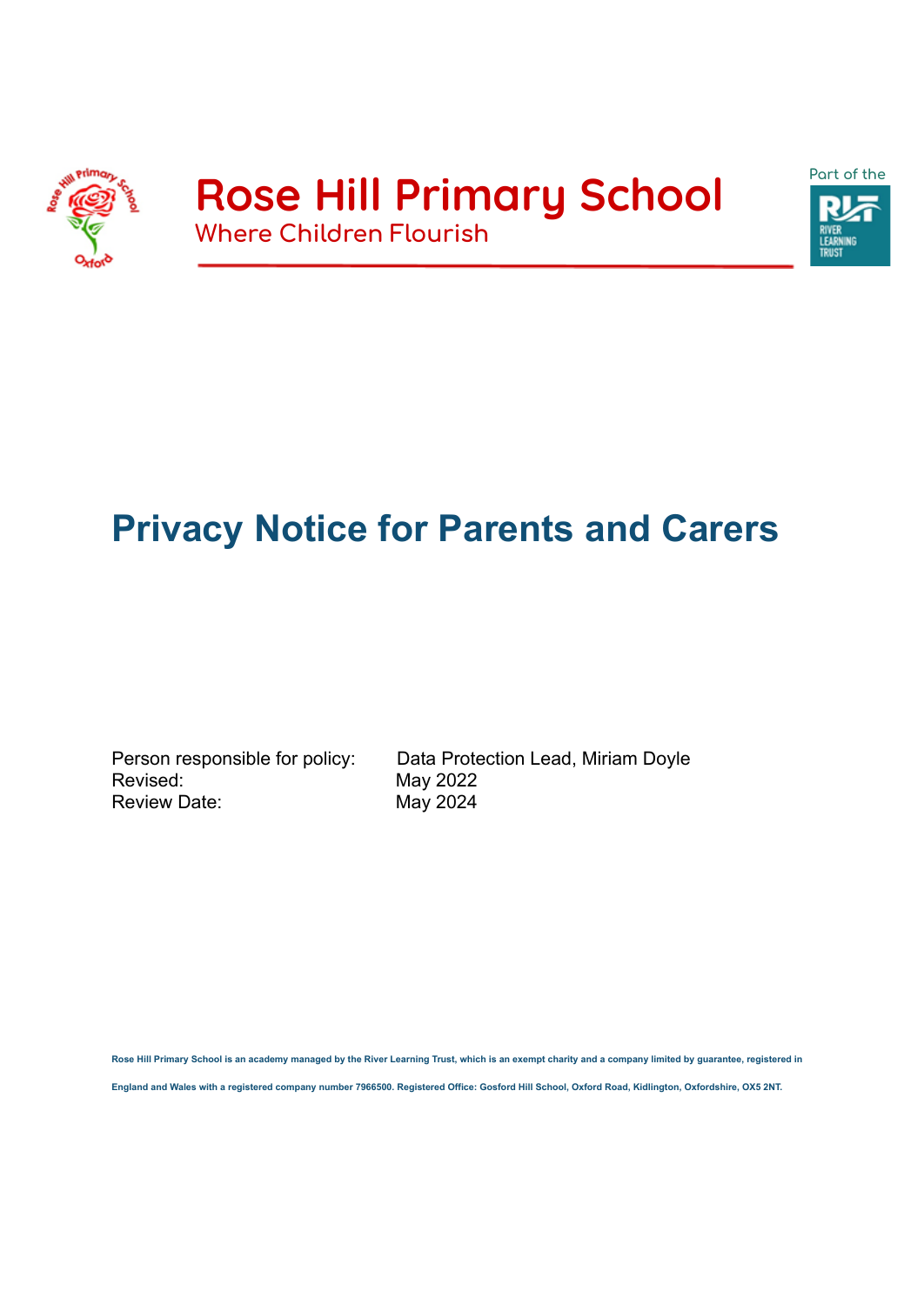### **Contents**

| 1. Introduction.                         | 3              |
|------------------------------------------|----------------|
| 2. The personal data we hold.            | 3              |
| 3. Why we use this data.                 | 3              |
| 4. Our lawful basis for using this data. | 5              |
| 5. Collecting this data.                 | 6              |
| 6. How we store this data.               | $\overline{7}$ |
| 7. Who we share data with.               | $\overline{7}$ |
| 8. Your rights.                          | 8              |
| 9. Complaints.                           | 9              |
| 10. Contact us.                          | 9              |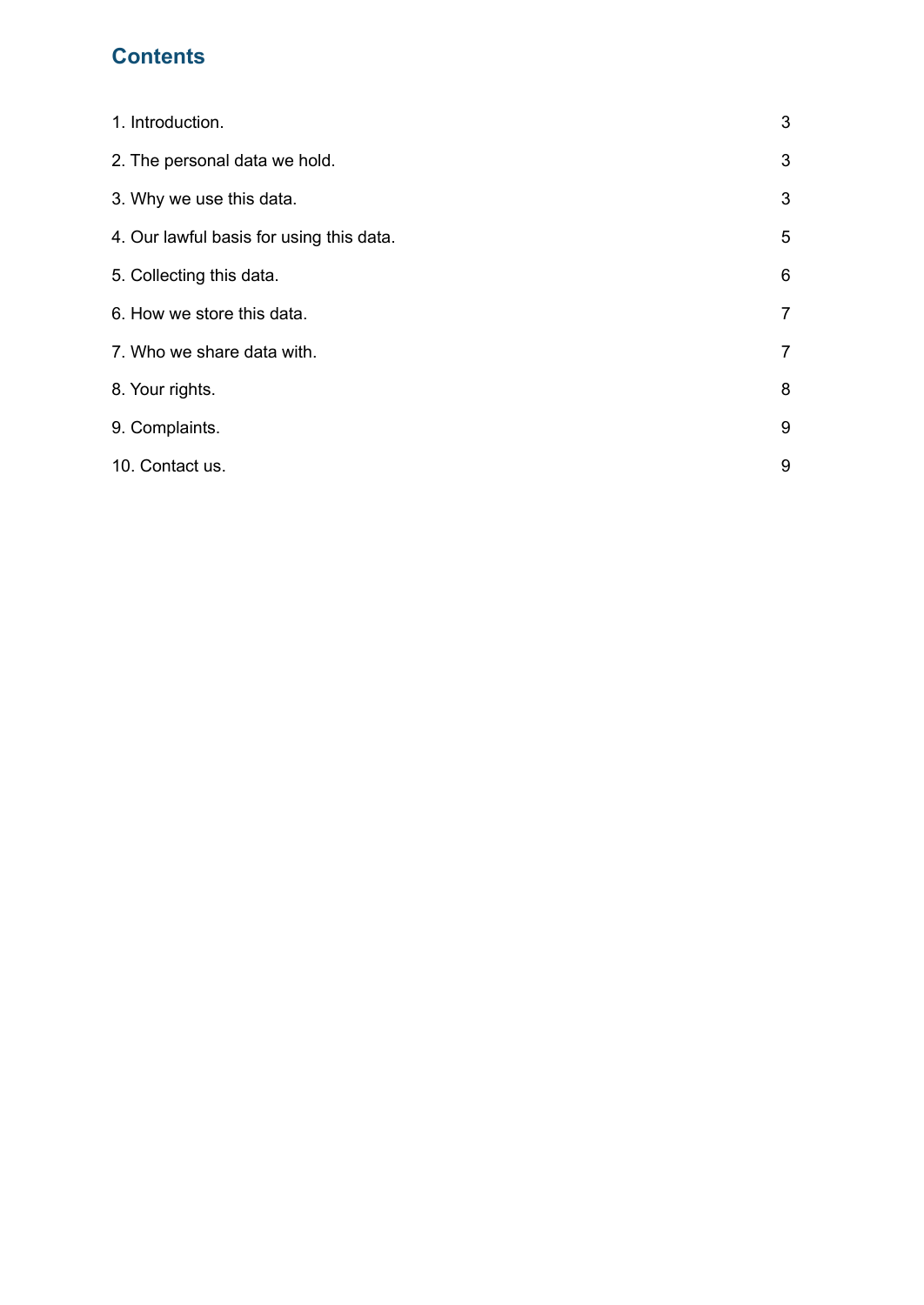# **1. Introduction**

Under data protection law, individuals have a right to be informed about how our school uses any personal data that we hold about them. We comply with this right by providing 'privacy notices' (sometimes called 'fair processing notices') to individuals where we are processing their personal data.

This privacy notice explains how we collect, store and use personal data about parents and carers of pupils at our school.

Our school, Rose Hill Primary School, The Oval, Rose Hill. Oxford, Oxfordshire. OX4 4SF is the 'data controller' for the purposes of data protection law.

Our data protection lead is Miriam Doyle (see 'Contact us' below).

# **2. The personal data we hold**

Personal data that we may collect, use, store and share (when appropriate) about you includes, but is not restricted to:

- Contact details and contact preferences (such as your name, address, email address and telephone numbers)
- Bank details
- Details of your family circumstances
- Details of any safeguarding information including court orders or professional involvement
- Records of your correspondence and contact with us
- Details of any complaints you have made
- We may also collect, use, store and share (when appropriate) information about you that falls into "special categories" of more sensitive personal data. This includes, but is not restricted to, information about:
- Any health conditions you have that we need to be aware of
- Photographs and CCTV images captured in school
- Your religion, as part of our admission arrangements
- We may also hold data about you that we have received from other organisations, including other schools and social services.

### **3. Why we use this data**

We use the data listed above to:

- a) Report to you on your child's attainment and progress
- b) Keep you informed about the running of the school (such as emergency closures) and events
- c) Process payments for school services and clubs
- d) Provide appropriate pastoral care
- e) Protect pupil welfare
- f) Administer admissions waiting lists
- g) Assess the quality of our services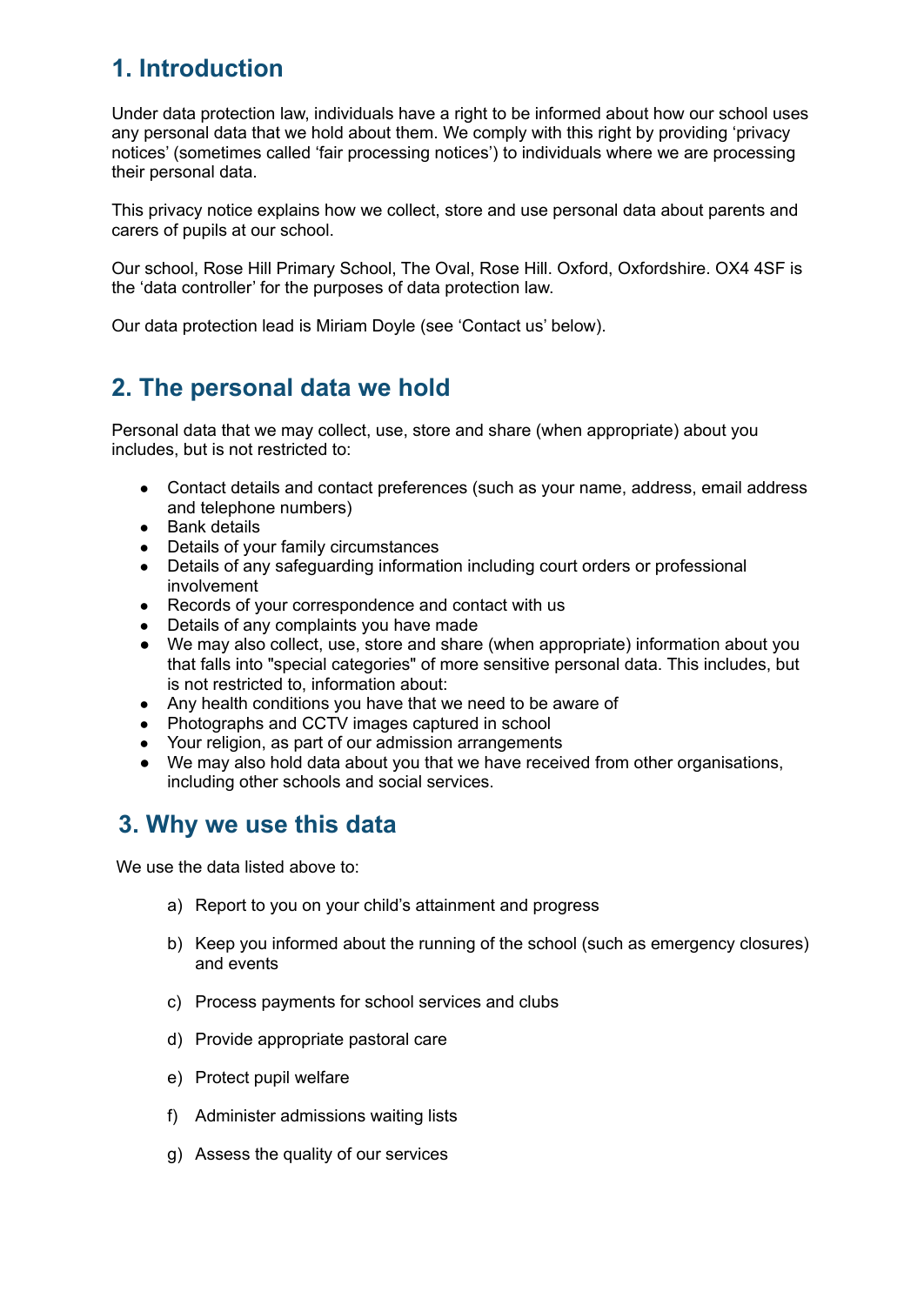- h) Carry out research
- i) Comply with our legal and statutory obligations
- j) Share information with third parties providing services to the school, such as SchoolGrid and ParentMail

#### **3.1 Use of your personal data for marketing purposes**

Where you have given us consent to do so, we may send you marketing information by email or text promoting school events, campaigns, charitable causes or services that may be of interest to you.

You can withdraw consent or 'opt out' of receiving these emails and/or texts at any time by clicking on the 'Unsubscribe' link at the bottom of any such communication, or by contacting us (see 'Contact us' below).

#### **3.2 Use of your personal data in automated decision making and profiling**

We do not currently process any personal data through automated decision making or profiling. If this changes in the future, we will amend any relevant privacy notices in order to explain the processing to you, including your right to object to it.

# **4. Our lawful basis for using this data**

We will only collect and use your information when the law allows us to. Most commonly, we process it where:

- We need to comply with a legal obligation
- We need it to perform an official task in the public interest
- Less commonly, we may also process pupils' personal data in situations where:
- o We have obtained consent to use it in a certain way
- o We need to protect the individual's vital interests (or someone else's interests)

Where you've provided us with consent to use pupils' information, you may take back this consent at any time. We'll make this clear when requesting your consent, and explain how you'd go about withdrawing consent if you want to.

We will only collect and use your information when the law allows us to. We need to establish a 'lawful basis' to do this.

# **4.1 Our basis for using special category data**

For 'special category' data, we only collect and use it when we have both a lawful basis, as set out above, and one of the following conditions for processing as set out in data protection law:

- We have obtained your explicit consent to use your personal data in a certain way.
- We need to perform or exercise an obligation or right in relation to employment, social security or social protection law.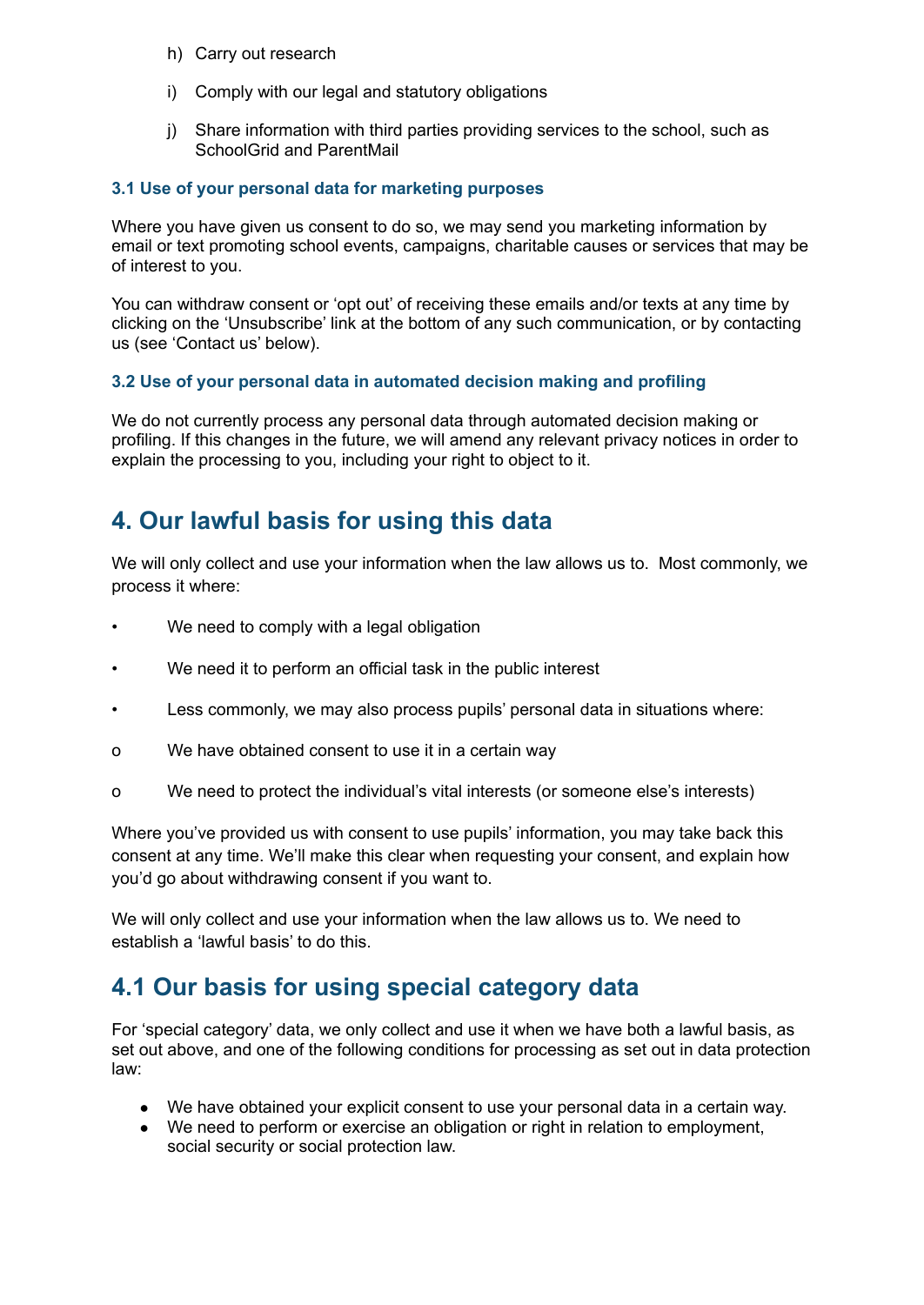- We need to protect an individual's vital interests (i.e. protect your life or someone else's life), in situations where you're physically or legally incapable of giving consent.
- The data concerned has already been made manifestly public by you.
- We need to process it for the establishment, exercise or defence of legal claims.
- We need to process it for reasons of substantial public interest as defined in legislation.
- We need to process it for health or social care purposes, and the processing is done by, or under the direction of, a health or social work professional or by any other person obliged to confidentiality under law.
- We need to process it for public health reasons, and the processing is done by, or under the direction of, a health professional or by any other person obliged to confidentiality under law.
- We need to process it for archiving purposes, scientific or historical research purposes, or for statistical purposes, and the processing is in the public interest.

For criminal offence data, we will only collect and use it when we have both a lawful basis, as set out above, and a condition for processing as set out in data protection law. Conditions include:

- We have obtained your consent to use it in a specific way.
- We need to protect an individual's vital interests (i.e. protect your life or someone else's life), in situations where you're physically or legally incapable of giving consent.
- The data concerned has already been made manifestly public by you.
- We need to process it for, or in connection with, legal proceedings, to obtain legal advice, or for the establishment, exercise or defence of legal rights.
- We need to process it for reasons of substantial public interest as defined in legislation

# **5. Collecting this data**

While the majority of information we collect about you is mandatory, there is some information that can be provided voluntarily.

Whenever we seek to collect information from you, we make it clear whether you must provide this information (and if so, what the possible consequences are of not complying), or whether you have a choice.

Most of the data we hold about you will come from you, but we may also hold data about you from:

- Local authorities
- Government departments or agencies
- Your children
- Police forces, courts, tribunals

# **6. How we store this data**

We keep personal information about you while your child is attending our school. We may also keep it beyond their attendance at our school if this is necessary. Our [Records](https://docs.google.com/document/d/1e_5FhsN2RpVEoBvcaIR0agYAa1eRbyfOufgRtJbOPlg/edit) [Management](https://docs.google.com/document/d/1e_5FhsN2RpVEoBvcaIR0agYAa1eRbyfOufgRtJbOPlg/edit) Policy and Guidance sets out how long we keep information about parents and carers.

We have put in place appropriate security measures to prevent your personal information being accidentally lost, used or accessed in an unauthorised way, altered or disclosed.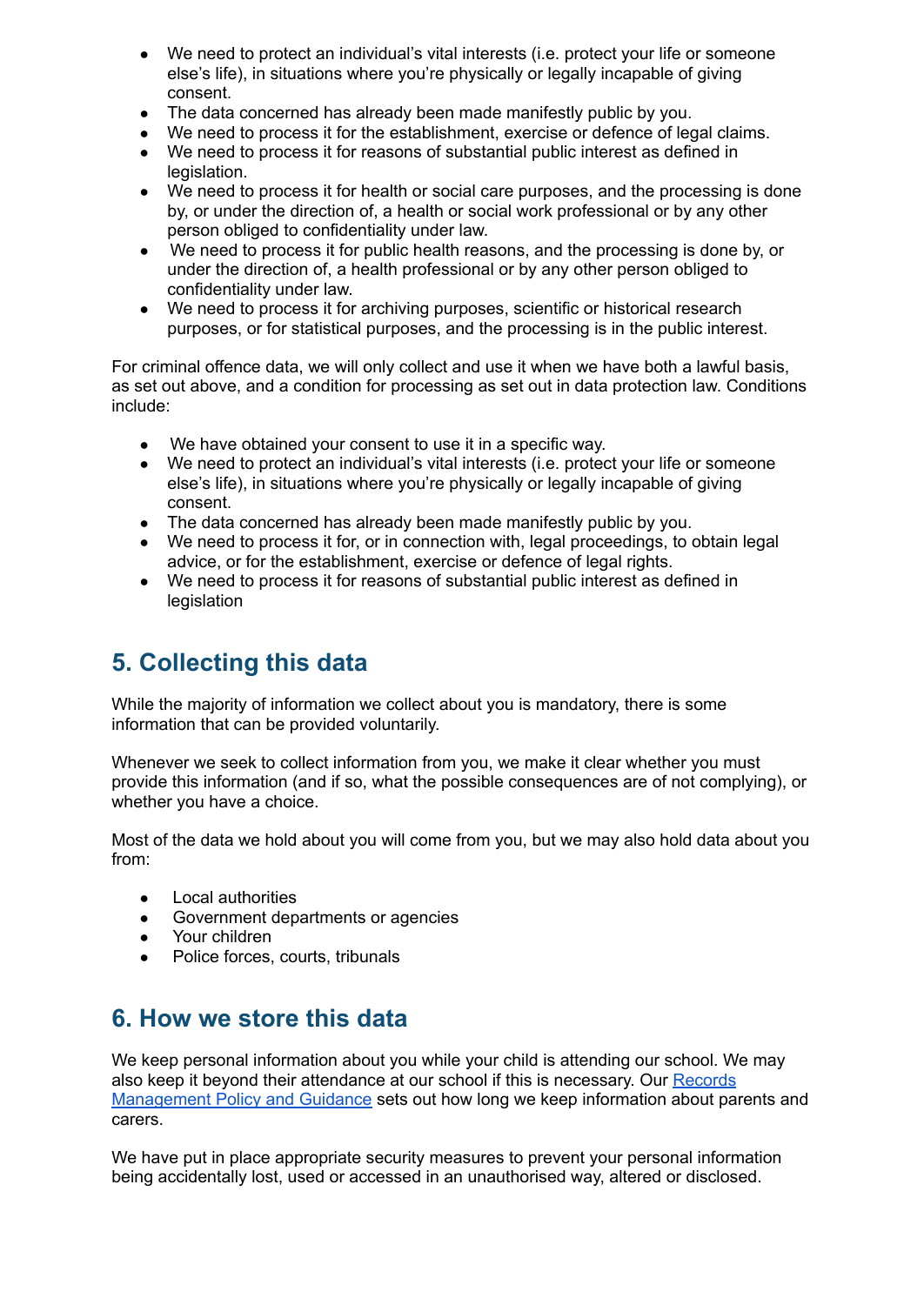We will dispose of your personal data securely when we no longer need it.

# **7. Who we share data with**

We do not share information about you with any third party without consent unless the law and our policies allow us to do so.

Where it is legally required, or necessary (and it complies with data protection law), we may share personal information about you with:

- Our local authority (Oxfordshire County Council) to meet our legal obligations to share certain information with it, such as safeguarding concerns and information about exclusions
- Government departments or agencies
- Our regulator, Ofsted, Regional Schools Commissioner, ESFA, DfE
- Suppliers and service providers: Catering, HR, Contractors
- Financial organisations
- **Our auditors**
- Survey and research organisations
- Health authorities
- Security organisations
- Health and social welfare organisations
- Professional advisers and consultants
- Charities and voluntary organisations
- Police forces, courts, tribunals

We also provide personal data to third party organisations which supply services to us for which the provision of data is essential for the service to be provided. We currently provide personal data for the provision of My Concern, Integris, ParentMail, SchoolGrid. This is not an exhaustive list.

#### **7.1 Transferring data internationally**

Although we do not regularly transfer data outside of the UK or European Economic Area we may share information as follows if required:

Other schools or educational establishments

Government departments or agencies

Security organisations

App or cloud server providers

Where we transfer your personal data to a country or territory outside the European Economic Area, we will do so in accordance with data protection law.

In cases where we have to set up safeguarding arrangements to complete this transfer, you can get a copy of these arrangements by contacting us.

# **8. Your rights**

#### **8.1 How to access personal information that we hold about you**

You have a right to make a 'subject access request' to gain access to personal information that we hold about you.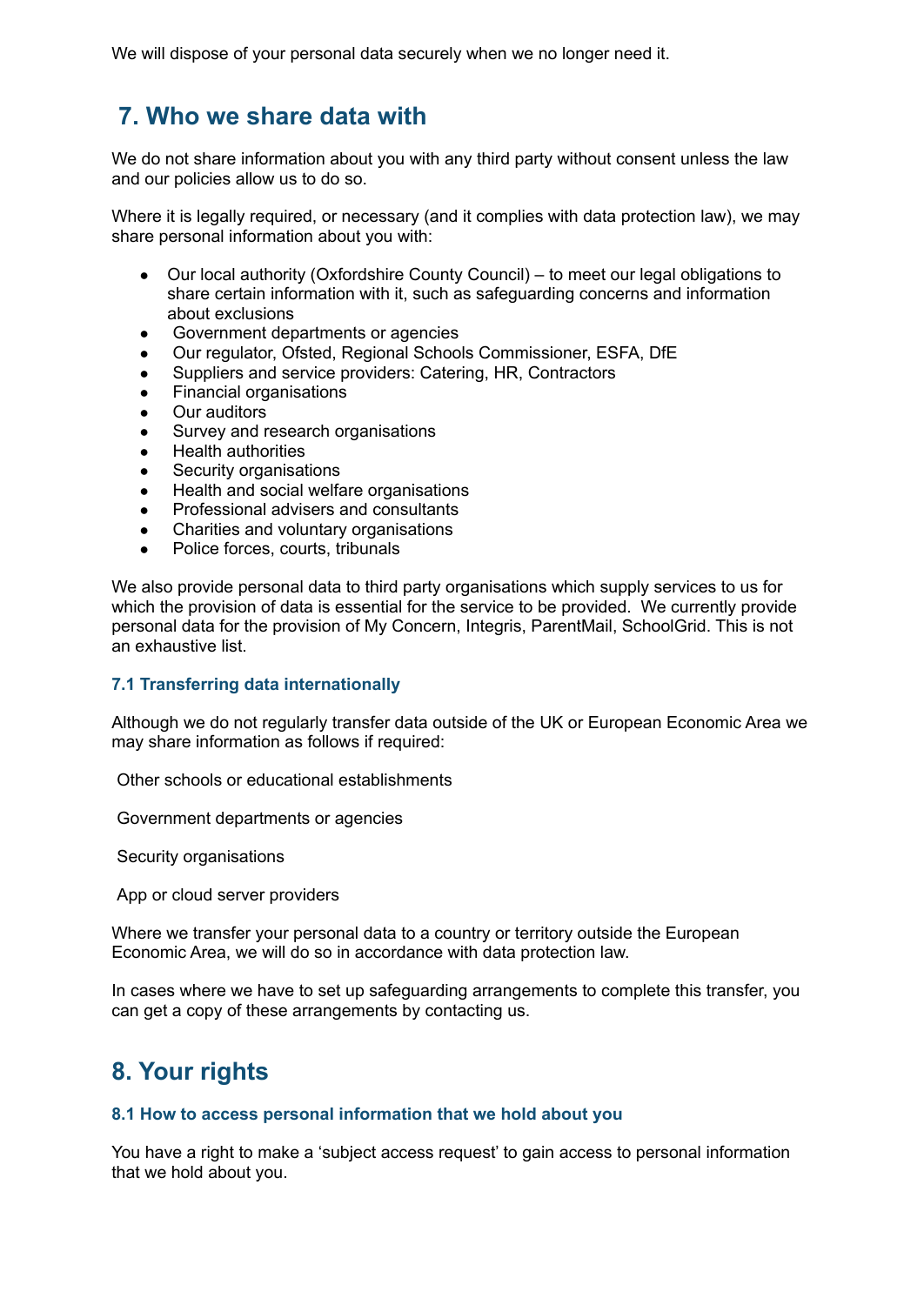If you make a subject access request, and if we do hold information about you, we will (subject to any exemptions that may apply):

- Give you a description of it
- Tell you why we are holding and processing it, and how long we will keep it for
- Explain where we got it from, if not from you
- Tell you who it has been, or will be, shared with
- Let you know whether any automated decision-making is being applied to the data, and any consequences of this
- Give you a copy of the information in an intelligible form
- You may also have the right for your personal information to be transmitted electronically to another organisation in certain circumstances.
- If you would like to make a request, please contact us (see 'Contact us' below).

#### **8.2 Your other rights regarding your data**

Under data protection law, you have certain rights regarding how your personal data is used and kept safe. For example, you have the right to:

- Object to our use of your personal data
- Prevent your data being used to send direct marketing
- Object to and challenge the use of your personal data for decisions being taken by automated means (by a computer or machine, rather than by a person)
- In certain circumstances, have inaccurate personal data corrected
- In certain circumstances, have the personal data we hold about you deleted or destroyed, or restrict its processing
- In certain circumstances, be notified of a data breach
- Make a complaint to the Information Commissioner's Office
- Claim compensation for damages caused by a breach of the data protection regulations

To exercise any of these rights, please contact us (see 'Contact us' below).

### **9. Complaints**

We take any complaints about our collection and use of personal information very seriously.

If you think that our collection or use of personal information is unfair, misleading or inappropriate, or have any other concern about our data processing, please raise this with us in the first instance.

Alternatively, you can make a complaint to the Information Commissioner's Office:

Report a concern online at <https://ico.org.uk/make-a-complaint/>

Call 0303 123 1113

Or write to: Information Commissioner's Office, Wycliffe House, Water Lane, Wilmslow, Cheshire, SK9 5AF

### **10. Contact us**

If you have any questions, concerns or would like more information about anything mentioned in this privacy notice, please contact our data protection lead:

● Miriam Doyle schoolmanager@rosehillprimary.org 01865 777937.